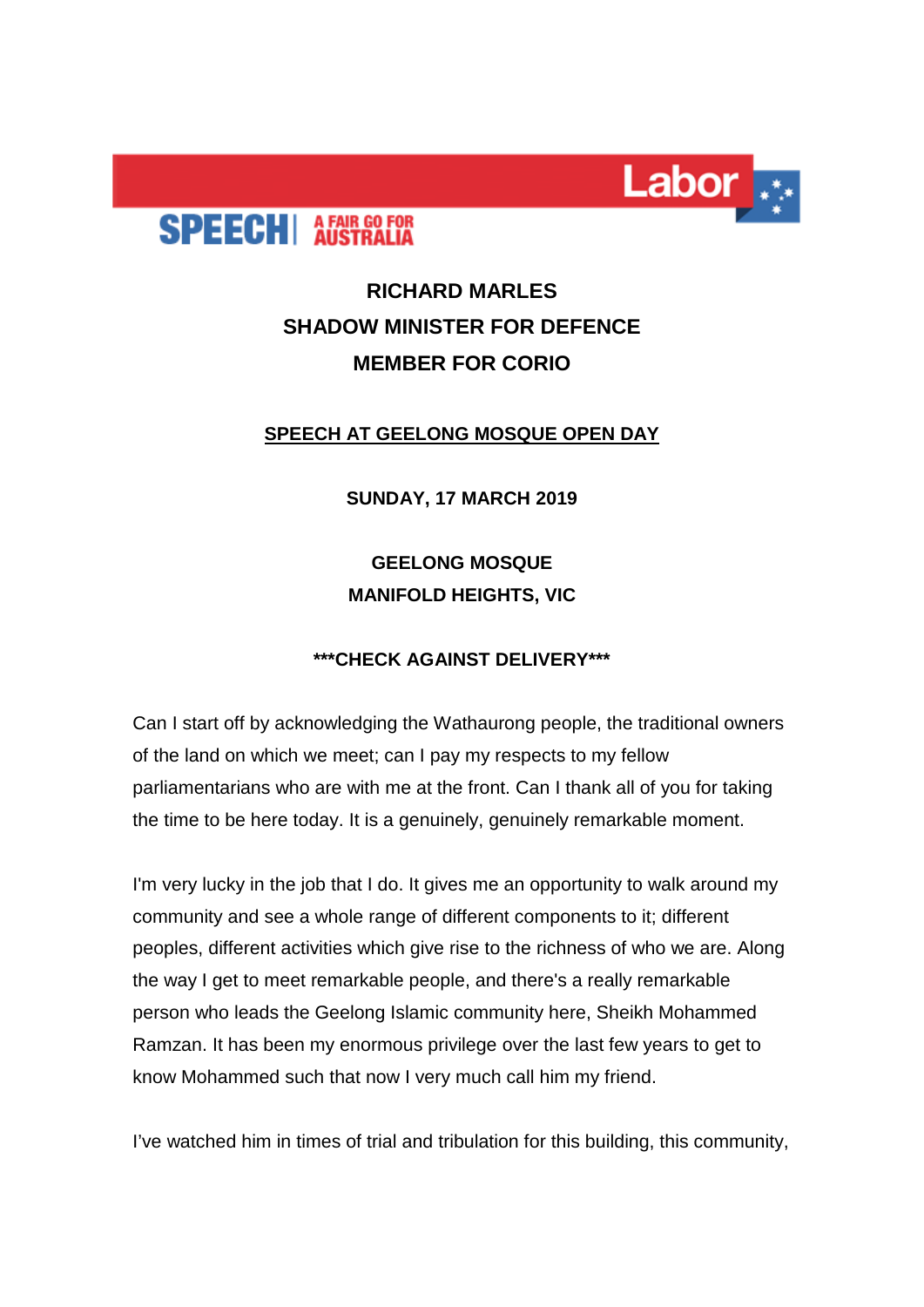but beyond that, for all of us here in Geelong. I have watched Mohammed lead. He is the personification of the tremendous power that comes with human dignity. He is a beacon of peace and only speaks in those terms about what this community represents and about what his message to this community and to all of us above and beyond that is.

What occurred on Friday was horrific and it was so deeply confronting. It was confronting in its brutality. It was confronting in its violence. It was confronting it is arbitrariness. It was confronting in the extremely public way in which it occurred.

For all of that, I think the most confronting part of it was the name in which it was done. This is abhorrent and has no place within our community.

It is confronting that this occurred at the hand of an Australian. It does ask really difficult questions that we must not shirk from about our society. The exploitation of fear has no place in it.

There is another Australia, a wonderful Australia, that I believe in, which is so beautifully on display here - an Australia which is not defined by whether we are white or whether we are black. It's not defined by whether we are Christian, Jew, Muslim, Hindu, Sikh, although we are all of those things. It's defined by a common set of values: values of compassion; of fairness; of justice; of egalitarianism; values of generosity; and values of openheartedness towards all of us within this community. These values are so incredibly on display here today. It is that Australia on display here through all of you, which I want to say to you, Mohammed, and through you to the entire Geelong Islamic community; it is that Australia which stands in solidarity with the Geelong Islamic community today.

Harm and violence done to the Geelong Islamic community is harm and violence done to all of us. Anger and hatred directed at you is anger and hatred directed at all of us, and we stand with you to confront that.